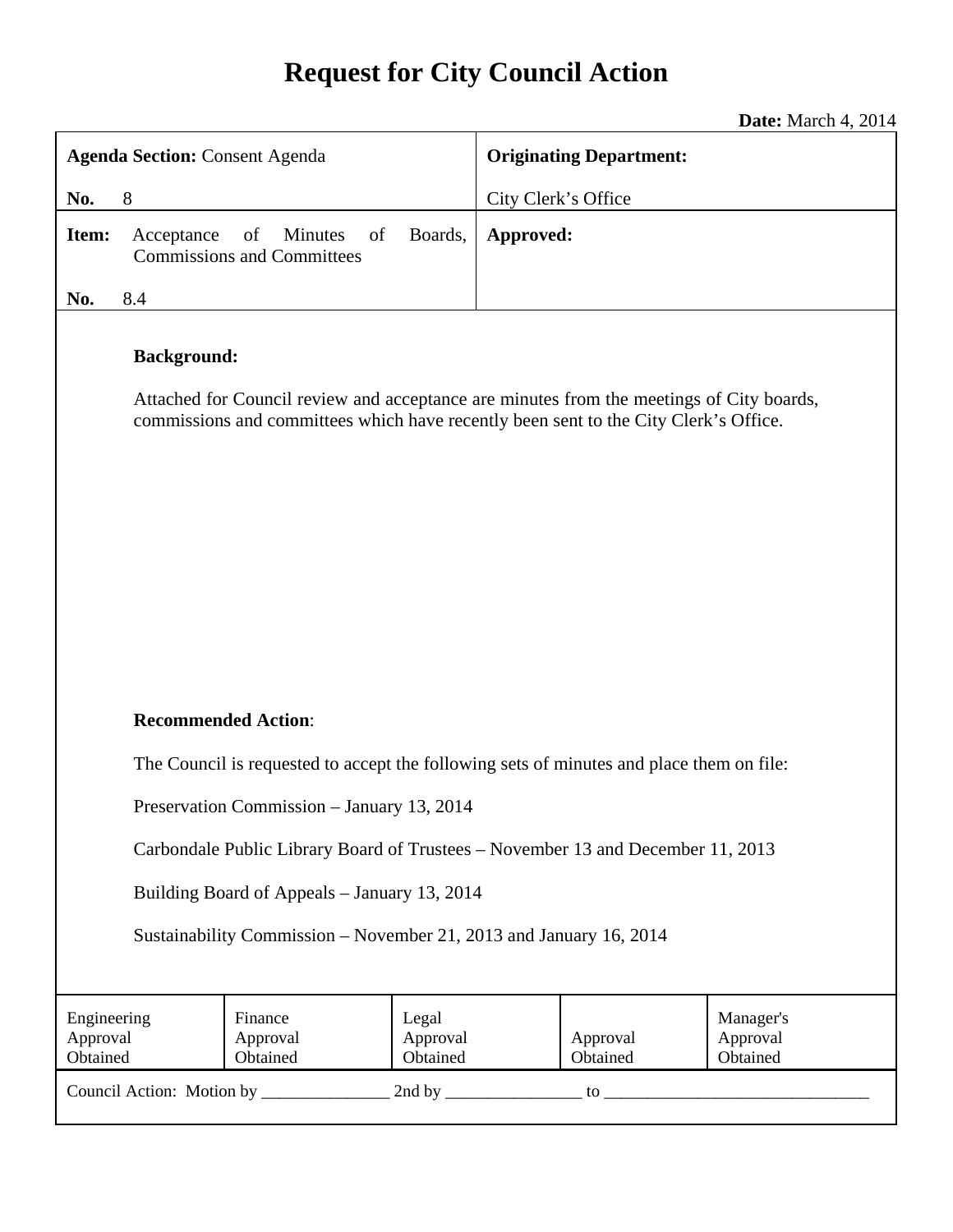### **MINUTES**

## **City of Carbondale Preservation Commission Monday, January 13, 2014 City Hall/Civic Center – 7:00 p.m***.*

1. **Roll Call:** Chair Parkinson called the meeting to order at 7:00p.m.

**Members Present:** Benedict, Clark, Comparato (7:07), Doherty, Ittner, Parkinson, VanAwken

**Members Absent:** Sigler

**Staff Present:** Sergeev

**Guests:** Rebecca Parkinson

2. **Approval of Minutes:** Ms. Ittner asked for an amendment on page one to say, "The oral history just completed has memories of the old Varsity Theater and the West Elm neighborhood." Ms. Doherty moved, seconded by Mr. Clark, to approve the minutes of November 18, 2013 with the amendment. The motion passed on a unanimous voice vote.

#### 3. **Communications and Reports:**

**A.** Educational and Technical Committee

Ms. Ittner stated that she would like to defer her report until February.

**B.** Nomination and Hardship Committee

Mr. Parkinson spoke about the desire to remove the word "hardship" from the name of this committee. A suggestion was made to change it to Nomination and Design Guidance Committee.

**C.** Work Plan Committee

No Report

**D.** Certificate of Appropriateness Committee

No Report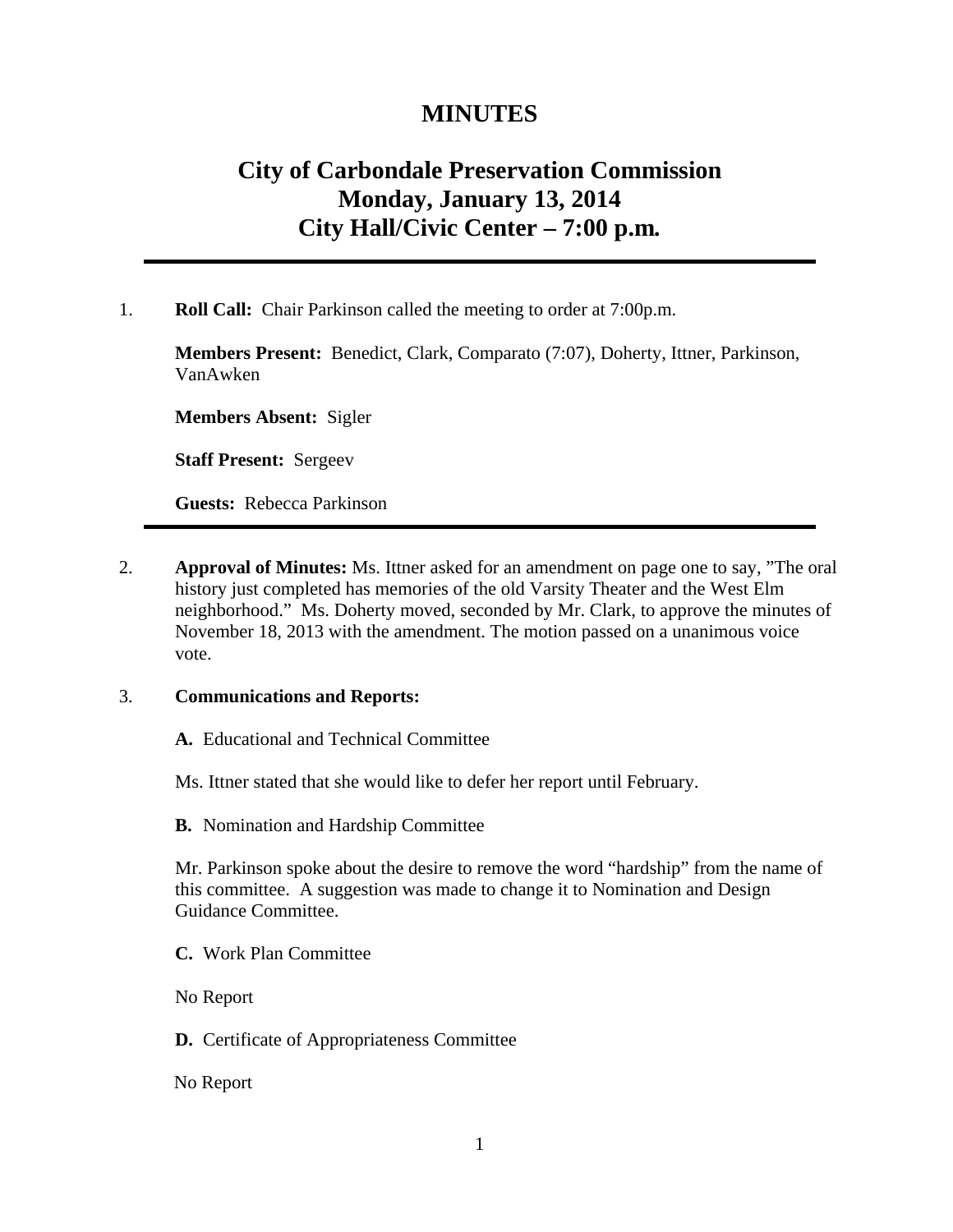#### 4. **Old Business:**

#### **A.** Discussion of the Plaque

Mr. Parkinson expressed gratitude for everyone who donated to the plaque fund, and to those who sought donations. He said that the fund now holds \$2,300, and asked Ms. Sergeev to speak about the information she had on necessary changes to the plaque.

Ms. Sergeev stated that the Commission had approved one hundred and eleven words, which would cost \$3,200, without the post or the crating. She said that she reworded the statement to go on the plaque, and got it down to ninety seven words. She then distributed copies of the new wording to everyone and stated that it would fit on a smaller plaque which would cost \$2,000, plus crating, shipping, and the post. She stated that the Illinois Historical Society would require documentation to support the words on the plaque, and that they may change it slightly if necessary.

There was discussion on the new wording, which Mr. Comparato facilitated, then Mr. Parkinson asked for a vote that the wording be as follows:

#### **Carbondale College & Southern Illinois College**

**The evolution of Southern Illinois University began here in 1856 when Presbyterians founded Carbondale College. Suffering hardships during the Civil War, the college was sold to the First Christian Church in the mid 1860's and renamed Southern Illinois College. The existing college with a student body of 300 was pivotal in Carbondale being chosen as the location for Southern Illinois Normal University in 1869. Leading these efforts were town founder Daniel Brush, businessman James Campbell, and Minister Clark Braden. The university opened at its current location, in 1874 and was renamed Southern Illinois University in 1947.** 

Mr. Comparato moved, seconded by Ms. Ittner, to accept the revised language for the plaque.

The motion was approved by a unanimous voice vote.

There was discussion as to where the plaque should be located, and it was decided that the preferred placement would be to the right side of the entrance.

**B.** 2014 Bus Tour

There was discussion regarding the traditional time to take the bus tour, either in April or May, prior to the dismissal of spring semester classes at the university.

Ms. Ittner suggested speaking to Andy Wallace to arrange a tour of the old Armory building.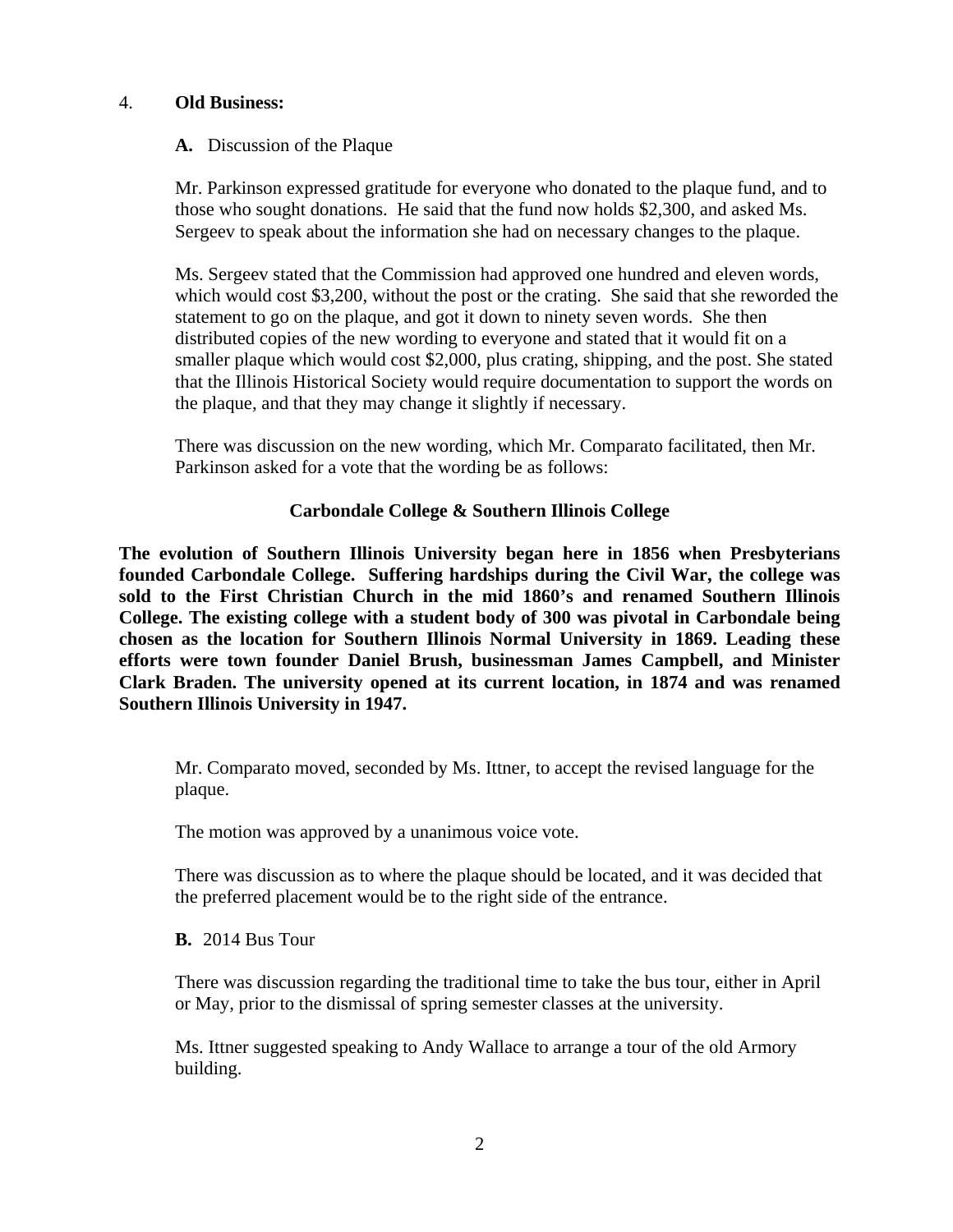Mr. Parkinson stated that the two dates he would like to consider are April 21 and May 12. The preferred date was May 12, and the tour is to be on the west side of town. It was discussed that the bus leave at 5:00 p.m. and be back by around 6:30, with the tour consisting of the Armory, Hickory Lodge, Murdale, and the IDOT building.

**C.** IHPA Evaluation Results

Ms. Sergeev presented results from the evaluation, stating that the only action items were for commissioners to attend information meetings and for the commission to conduct an annual survey.

Mr. Clark asked if the survey is still a part of the work plan.

Mr. Parkinson spoke about possible grants for future surveys, stating that there must be one member to attend an informational meeting, and encouraged all members to attend one.

Mr. VanAwken asked about funding for attending meetings.

Ms. Sergeev stated that as emailed informational meeting notices are brought to staff's attention, the information is brought to the attention of commissioners, and that some meetings show reimbursement opportunities.

**D.** Committee membership

Mr. Parkinson asked if there were any changes to the committee listing.

Mr. VanAwken voiced interest in being on the COA committee.

Mr. Clark suggested that Mr. VanAwken could be an alternate on that committee.

Mr. Parkinson stated that Mr. VanAwken would now be an alternate on the COA Committee. He then asked for a vote on the slate of committees and their members with the amendment of Mr. VanAwken's assignment to the COA as an alternate.

Ms. Ittner moved, seconded by Mr. Comparato, that the committee assignments be accepted with the amendment.

The motion was approved by a unanimous voice vote.

#### . **New Business:**

**A.** IHPA Presentation February 27

Mr. Parkinson will present on the process to be designated a historical landmark and what committees should be in contact. He encouraged members to attend one information meeting by IHPA, as per CLG requirements.

Members were encouraged to attend a Neighborhood Association meeting to be held on January  $25<sup>th</sup>$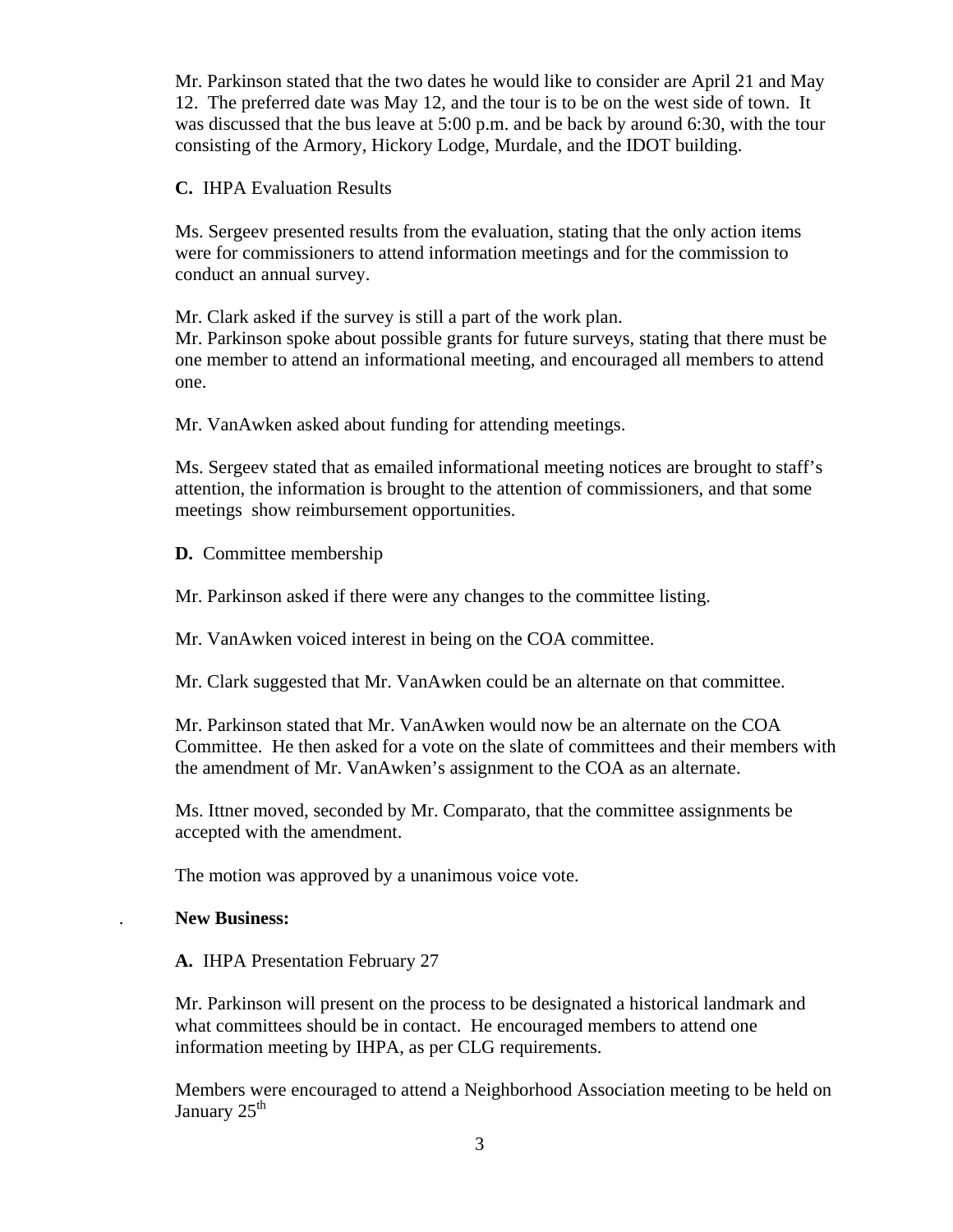#### 6. **Comments by the Public, Commission Members and Staff:**

Mr. VanAwken stated that the hospital does not seem historical with the new power plant addition.

Mr. Parkinson explained that the power plant is a federal requirement, and that hospital personnel have worked closely with the Commission as to its historical elements.

#### 7. **Adjournment:**

Mr. Parkinson adjourned the meeting at 8:20 p.m.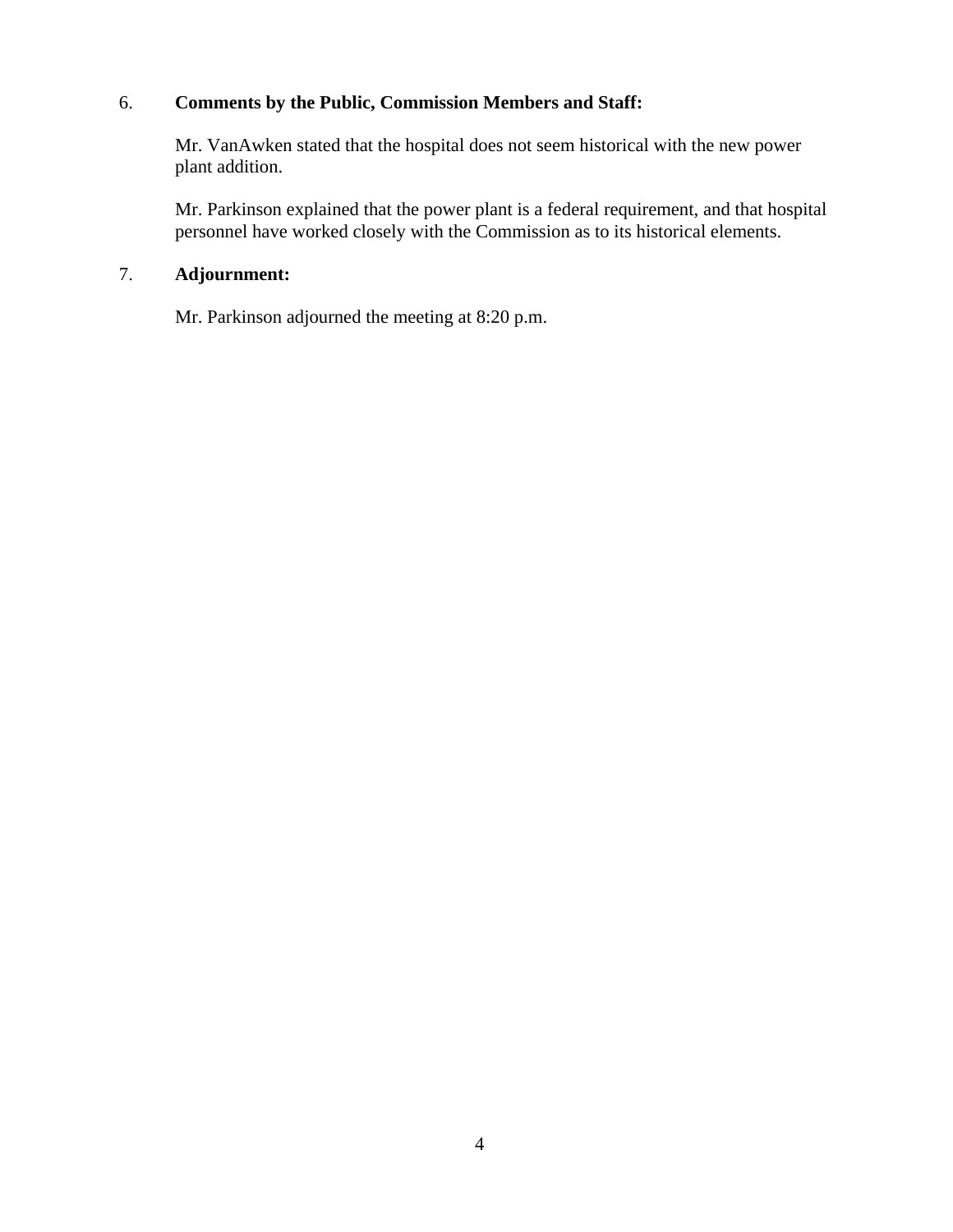#### **Carbondale Public Library Board of Trustees**

Wednesday, December 11, 2013 Meeting Room 4:30 p.m. 405 West Main St.

#### **MINUTES**

#### **Call to order.**

#### **Roll call.**

Introductions, audience and visitors. Visitors are asked to introduce themselves at this time and present any issues they wish to discuss. Visitors wishing to address specific agenda items will be granted two to five minutes at the discretion of the President, not to exceed a total of twenty minutes.

#### **Present.**

Roland Person, President (1) Philip Brown, Vice President Susan Tulis, Secretary Barbara Levine Sharifa Stewart (1) Harriet Simon (1) Don Prosser, Treasurer (2)

#### **Absent.**

Julian Pei  $(1 + 3$  excused) Joyce Hayes (1)

The number following the Trustee's name indicates the number of absences this fiscal year.

#### **Staff present.**

Diana Brawley Sussman, Library Director Gwen Hall, Finance Manager

#### **Visitors present.**

Harlan M. Bohnsack, Architect, H. Michael Bohnsack Architects Hannah E. Henke, Designer, H. Michael Bohnsack Architects

#### **President's report.**

Harlan Bohnsack and Hannah Henke spoke about the quarry tile. An exact match is not available to extend existing entryway tiles onto the landing as planned. Five board members would prefer replacing all of the tiles. One would prefer camouflaging the difference with a pattern. One has no strong opinion. Overall, the board felt that it would be best to replace all tiles in order to achieve an exact match if doing so does not increase our overall price considerably.

#### **Secretary's report.**

1. Approval of the November 13, 2013 minutes. Harriet Simon made a motion to approve these minutes. Philip Brown seconded. MOTION passed unanimously.

#### **Correspondence and communications.**

None.

#### **Financial report.**

1. Approval of bills payable up to and including bills due December 16, 2013 to January 15, 2013. Gwen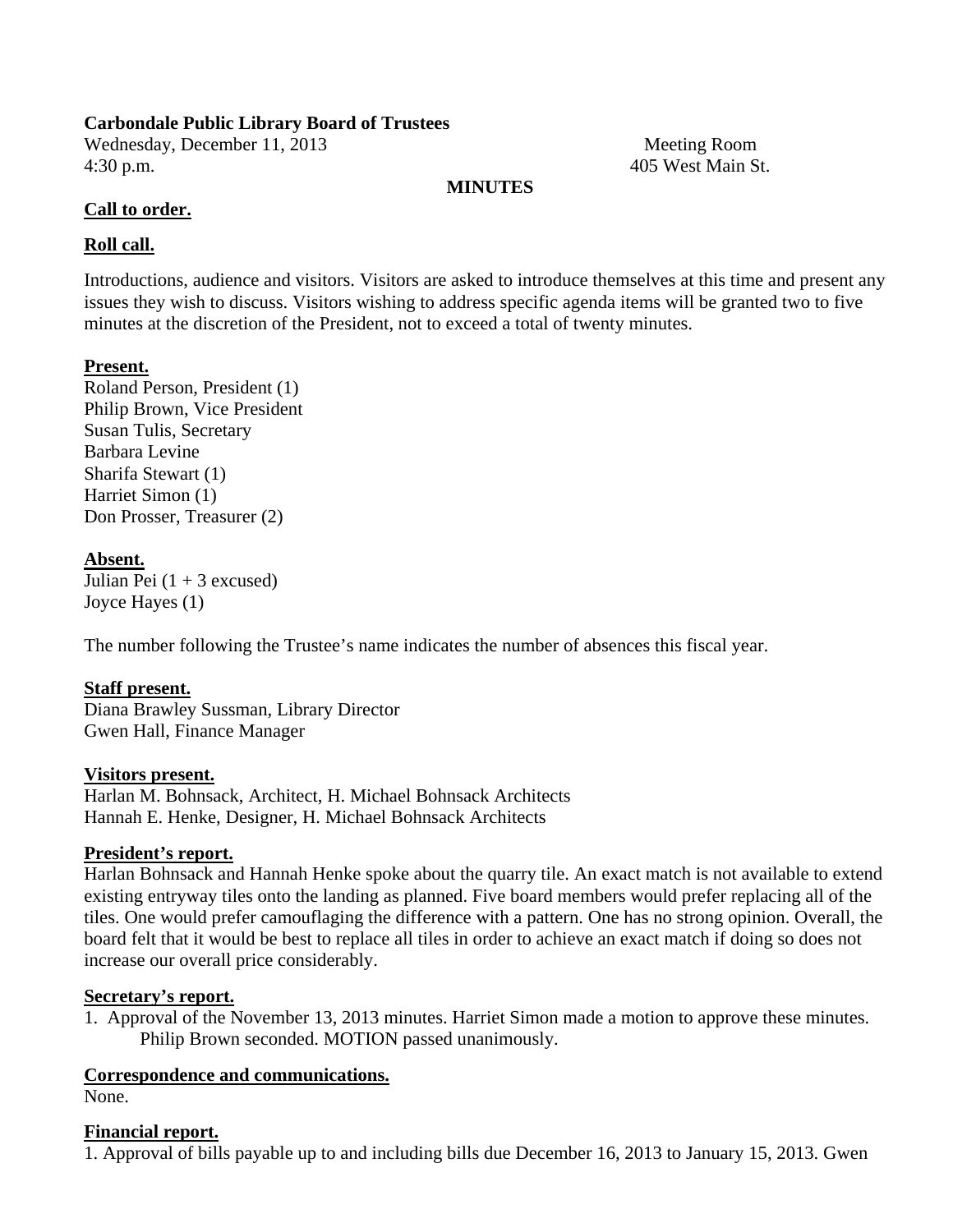Hall explained that the LIMRiCC insurance bill is an estimate, as it hasn't arrived yet. Susan Tulis made a motion to approve payment of bills. Barbara Levine seconded. MOTION passed unanimously.

2. Acceptance of the financial report for November 2013. Gwen Hall explained that she has added an extra quarterly report comparing revenue and expenses between this year and last year. Overall, the years are comparable, but property tax intake has been more timely this year. Don Prosser made a motion to accept the financial report. Susan Tulis seconded. MOTION passed unanimously.

#### **Librarian's report.**

1. Building and grounds maintenance and construction. Discussed above.

2. Security cameras. We have installed one set of four cameras. We would like to wait to install the second set in the next fiscal year, to reduce the impact on this year's budget. The board expressed no objection. 3. Review and acceptance of dates closed for 2014 Harriet Simon made a motion to accept the dates closed for 2014. Susan Tulis seconded. MOTION passed unanimously.

4. Review and acceptance of board meeting dates for 2014. Barbara Levine made a motion to accept the board meeting dates (listed below). Philip Brown seconded. MOTION passed unanimously.

5. Review and acceptance of investment policy. Don Prosser made a motion to accept the investment policy as written. Barbara Levine seconded. MOTION passed unanimously.

6. Review of executive session minutes. Susan Tulis made a motion to keep the executive session minutes closed. Harriet Simon seconded. MOTION passed unanimously.

7. Reviewed levy hearing. The Director reported that the city council asked questions about any supplemental income from grants, and she described the library's many successful grant-seeking efforts to the council. No council members expressed objections to the library's levy.

8. Other: The Director welcomed input on renewal policies, and the board expressed an interest in seeing book renewals increased from one renewal to two (when the item is not on hold for another patron), and leaving DVD renewals as is. Don Prosser pointed out that ultimately, such decisions should belong to the Library Director.

The Director reported on how well Circulation Clerk Jeff Sheppard is doing; he voluntarily set up a weekly series of programs on local African American history for February. Circulation Clerk Jeannie Kernaghan is helping with cataloging. Lynette Miller is doing a great job as Circulation Manager.

The board noted that statistics on in-house material went up by several thousand. It may be a typo, or could be that some books were checked as in-house when they were really regular circulation. The Director will look into it.

**Committee reports.**  None.

**Unfinished business.**  None.

**New business.** 

**Other.** 

**Adjournment.**  Adjorned at 5:43

Next Board Meetings for 2014 (all in Public Library meeting room, 4:30 p.m.): January 15 (note: proposed date for January is the third Wednesday of the month due to construction schedule; all other dates are the second Wednesday), February 12, March 12, April 9, May 14, June 11, July 9, August 13, September 10, October 8, November 12, December 10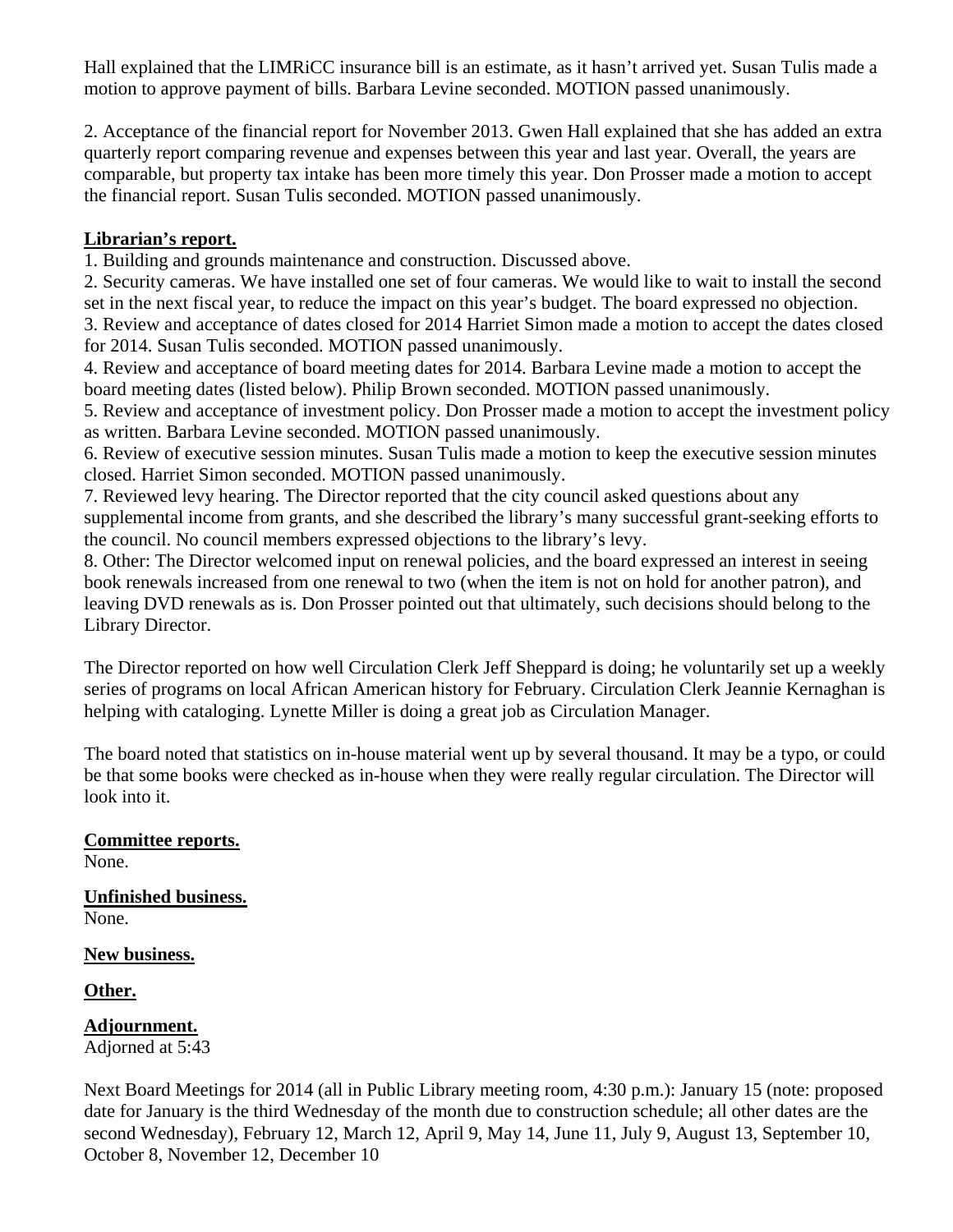### **Respectfully submitted:**

Susan Tulis, Secretary

**Prepared by:** Diana Brawley Sussman, Library Director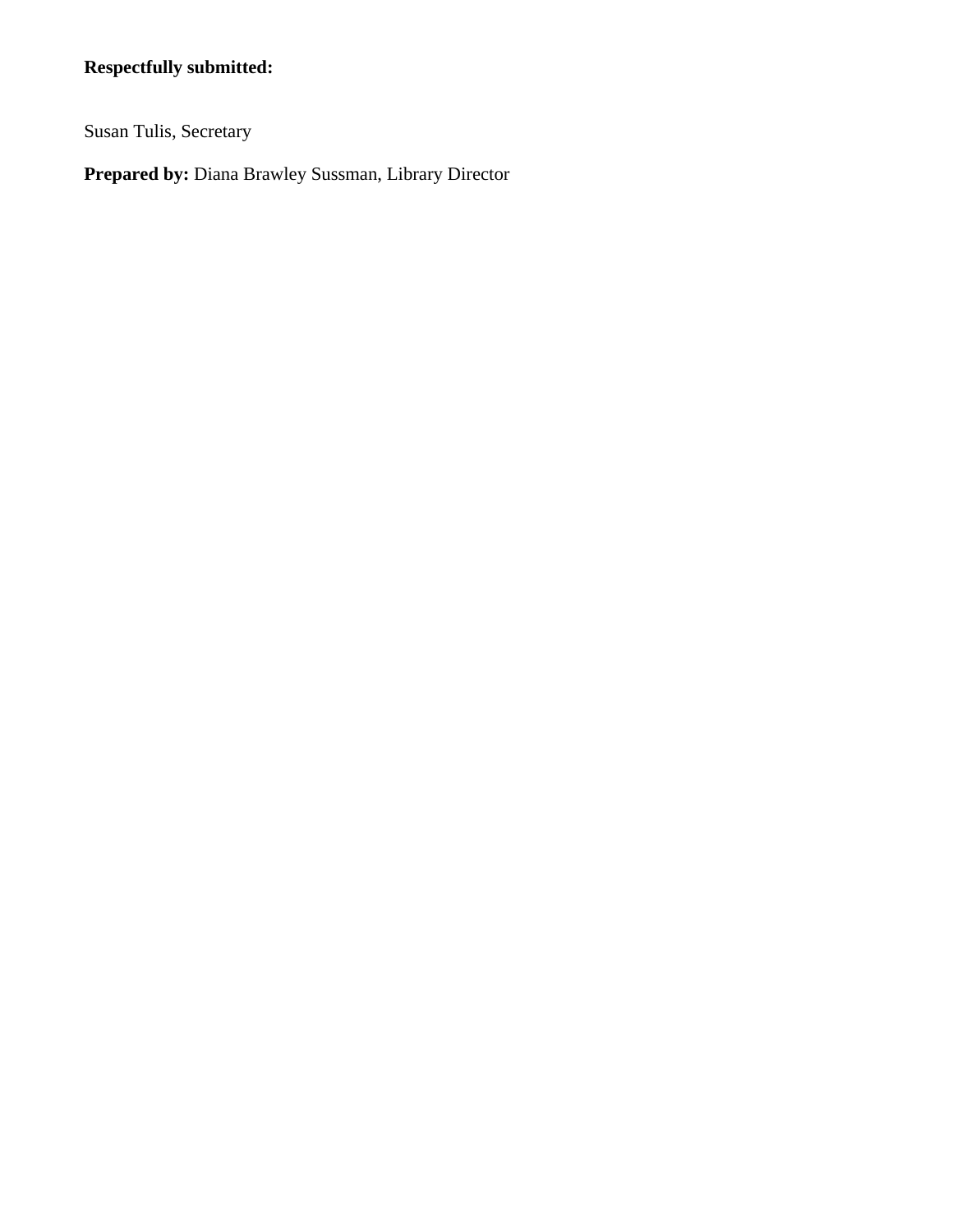# **MINUTES**

# **Carbondale Building Board of Appeals**

### **Monday, January 13, 2014, 4:00 p.m. City Hall/Civic Center - Room 103**

Chairperson Smith called the meeting to order at 4:00 p.m.

| <b>Members Present:</b> | Gorecki, Schilling, Smith, Robinson, Woodruff                     |  |
|-------------------------|-------------------------------------------------------------------|--|
| <b>Members Absent:</b>  | None                                                              |  |
| <b>Staff Present:</b>   | Chris Wallace, Jamie Snyder, Stephen Phillips,<br>John Michalesko |  |
| Guest:                  | None                                                              |  |
| Defendant:              | Scott Hendricks, Sonny Friederich (on behalf of Home Rentals)     |  |

#### **A. Call to Order & Roll Call**

 Mr. Wallace stated that proper notice of the hearing had been sent to the applicant via certified mail.

#### **B. Public Hearings**

**BBA 2014-01:** Home Rentals is appealing the City's requirement that all window screens be removable or releasable from the inside to allow for ingress and egress.

Mr. Smith read the Background portion of the Memorandum that was prepared by staff for the hearing.

Mr. Sonny Friederich stated that, on older homes, there sometimes is no way to attach the screens in the way the City is requesting.

Mr. Robinson asked about screened in porches, saying that they would be disallowed altogether if these regulations are enforced.

Mr. Phillips responded that a front porch normally has a door in it, and that would be the main point of ingress and egress.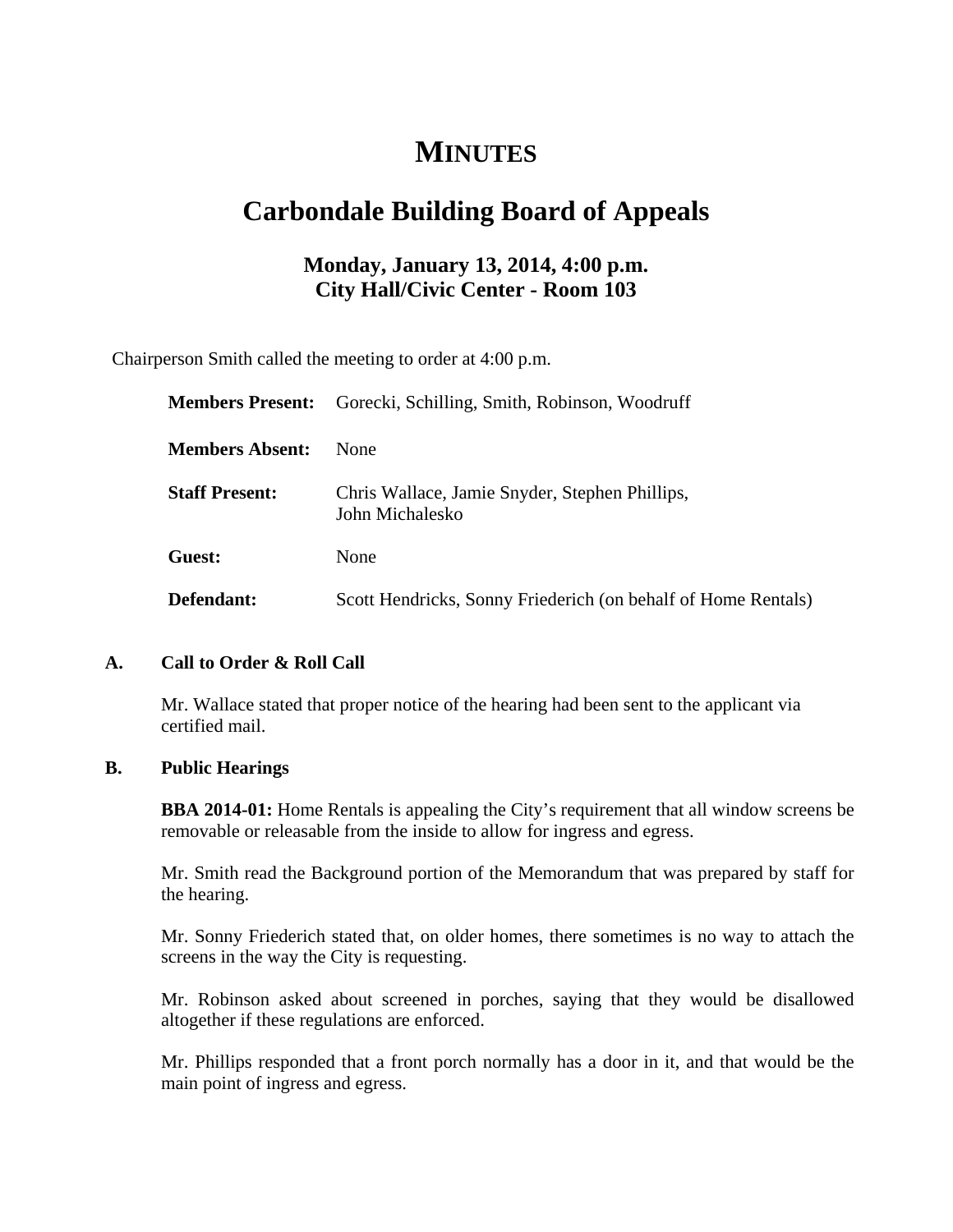Mr. Snyder, assistant City Attorney, swore in all witnesses simultaneously.

Mr. Phillips, Neighborhood Inspector Supervisor, explained that ingress and egress applies to bedrooms, the door out to the hallway being primary, a window being secondary. He stated that all habitable rooms must have two means of ingress and egress.

Mr. Michalesko stated that the Life Safety Code is the minimum standard for the state of Illinois, and that it requires two means of egress from all sleeping rooms, regardless of when the house was constructed.

There was discussion regarding what a person might do in the case of a fire, and whether a child or elderly person would think of kicking out the screen rather than removing it in the normal way.

Mr. Phillips stated that it would be important to get air before the emergency personnel arrived, and that's why the Life Safety Code is written the way it is.

Mr. Scott Hendricks, attorney for the applicant, objected to Mr. Phillips answering any questions, as his name was not on the Memorandum submitted by Mr. Wallace.

Mr. Snyder asked Mr. Phillips if he contributed to the composition of the Memorandum.

Mr. Phillips responded yes, he did.

Mr. Snyder asked Mr. Phillips if he had to consider the age and / or ability of a person living in the house at the time.

Mr. Phillips stated yes, to an extent, but his main intent is to enforce the code as it is written.

Mr. Woodruff stated that, to think a five year old would have the ability to lift the plungers in the window screen to open it defies logic. He said that during a fire, he could not imagine anyone taking the time to mess with the screen plungers.

Mr. Wallace stated that the code reads "removable or releasable" and that screens that are stapled to windows are not. He said that window screens are manufactured to be removable or releasable and should remain so.

Mr. Michalesko stated that the code mirrors the NFPA, the National Fire Protection Association, and is retroactive. He said that the Life Safety Code is enforced by all fire departments in Illinois as the minimum standard.

He said that a screen with a few pins at the top and a few at the bottom would be much easier to break out than an aluminum one that is battened down all the way around.

Ms. Schilling asked if this applies to all structures, whether they be single or multi-unit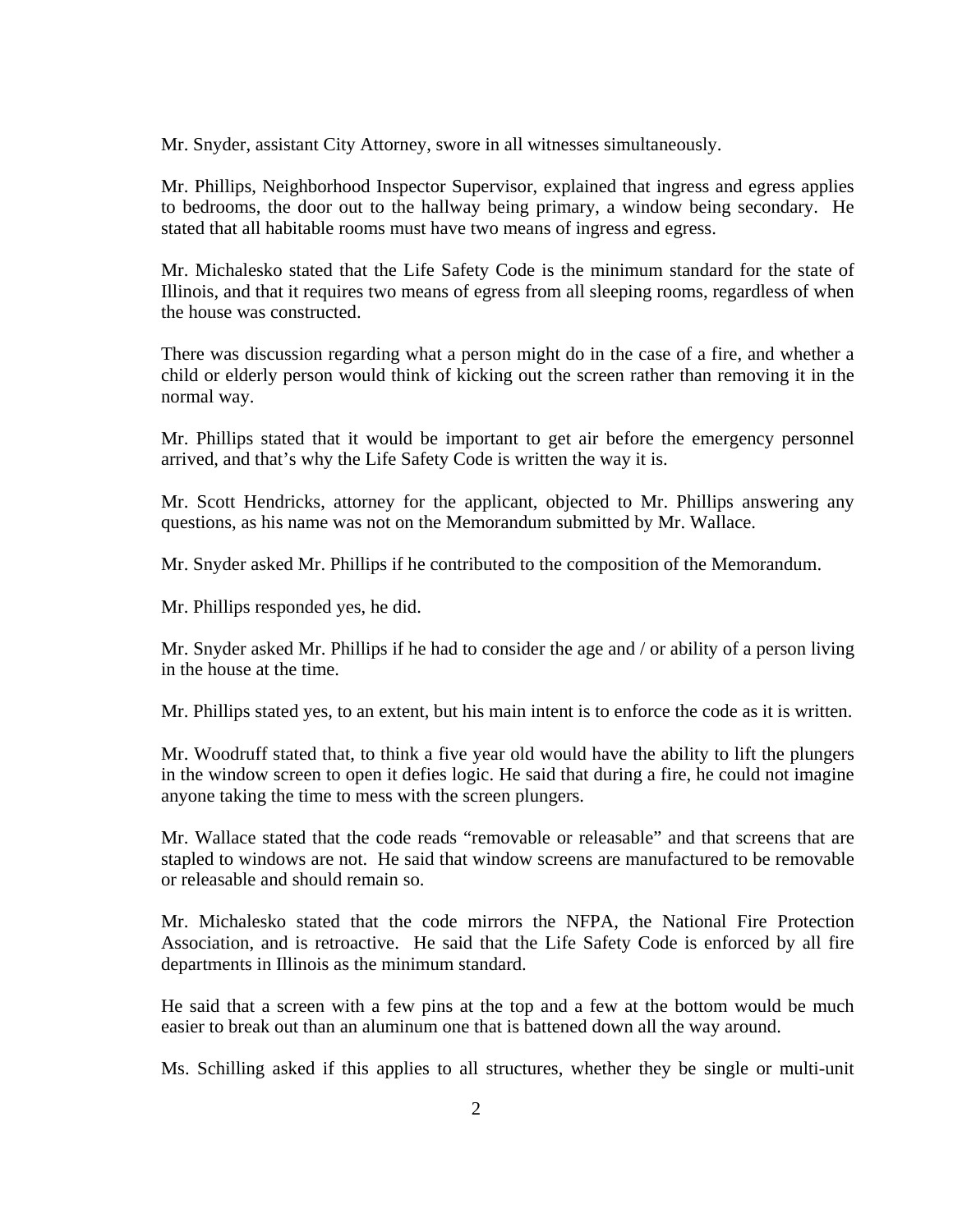dwellings, and whether owned or rented. She asked how this would be enforced on owner occupied, single family homes.

Mr. Phillips responded that it would be done on a patrol or complaint basis, since those type of dwellings are not City inspected.

Mr. Woodruff asked whether anyone with the exception of landlords have been cited for this particular violation.

Mr. Phillips responded not to his knowledge.

Mr. Woodruff asked Mr. Snyder if the lives of renters are more valuable than those living in an owner occupied dwelling.

Mr. Snyder responded that the applicant has not been cited for this violation at this point, but that a residential owner would be notified just as well as a landlord, and that all lives are equally valuable. He stated that the rental registration program, which includes inspections, is what makes rental property more likely to be notified of this as a problem. He added that this is also a workmanship issue.

Mr. Smith stated that, as he looks at the pictures in the report, he thinks that these are older types of buildings.

Mr. Gorecki said he did some research, and even if he ignores the aesthetics, he must agree with the City's stance on the code. He read the portion of the memorandum that talks about emergency escape and rescue openings, and said that the bedroom window would be just that.

Mr. Woodruff stated that his understanding is that this new memo will be given to landlords, and asked if it would also be given to the public at large. He said that he believes that a significant portion of the City's position has merit, but he also has concerns about prior notice rather than retroactive notice.

Mr. Hendricks then questioned Mr. Phillips about the memo.

Mr. Hendricks then asked Mr. Wallace if he signed the Memorandum of August 28, 2013.

Mr. Wallace responded yes.

Mr. Hendricks then asked Mr. Wallace about the memo.

Mr. Snyder then asked Mr. Wallace if it was correct that he looked at the Code and interpreted what the Code said.

Mr. Wallace responded yes, that's correct.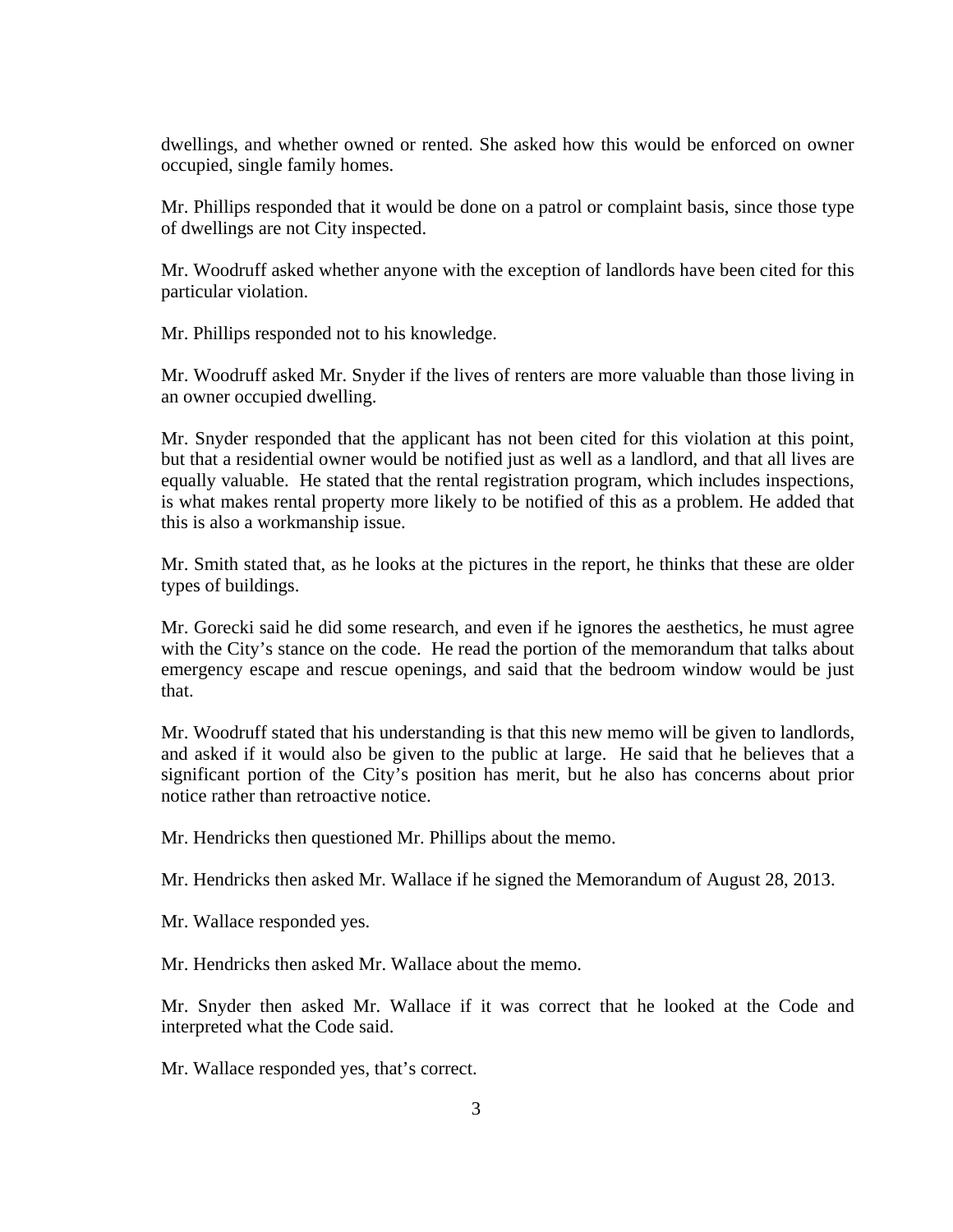Mr. Snyder then questioned Mr. Wallace.

Mr. Smith asked when the issue of the windows was initially brought up.

Mr. Friedrichs responded that it came to his attention right after the Memo was written.

Mr. Smith asked Mr. Friedrichs what his responsibilities are at Home Rentals.

Mr. Friedrichs responded that he is in charge of all construction and all maintenance for all of Home Rental properties.

Mr. Hendricks asked Mr. Friedrichs how long he's been doing this.

Mr. Friedrichs responded nine years.

Mr. Hendricks then questioned Mr. Friedrichs about Home Rentals' practice of stapling screens to windows.

Mr. Snyder asked Mr. Friedrichs if he knew the exact number or cost of screens it would take to come into compliance.

Mr. Friedrichs responded no, that it would have to be looked at one window at a time, and one inspector at a time because inspectors interpret the Code differently.

Mr. Snyder asked Mr. Friedrichs if he wouldn't agree that the point of the Memo was to make the interpretation more standard and consistent across the board as far as what is acceptable.

Mr. Friedrichs responded that he believes there is more conversation about it tonight than in the meetings, but that the meetings are for staff and not open to the public.

Mr. Snyder, in his summation, stated that the Code that has been adopted by the City specifically states that the duty of Mr. Wallace and the staff of Building and Neighborhood Services is to interpret this Code. He said they've looked at several Code sections and have concluded that workmanlike manner means that the windows should not be altered from their manufacturing standards. He added that the life-safety issue is even more important, because emergency exit is the most critical point, which is likely why the word "screen" was added to the newer Code. He spoke about either force or tools being necessary to escape a stapled screen, which does not meet the removable or releasable portion of the Code. He stated that the interpretation made by Mr. Wallace is absolutely correct and that the repairs or replacements of the window screens should be made as inspections are completed by the City, and that no one is being required to do them all at once. He said that, in his opinion, and based on the facts, this is a proper interpretation of the ordinance.

Mr. Hendricks stated that he does not believe this is an interpretation, but rather a change in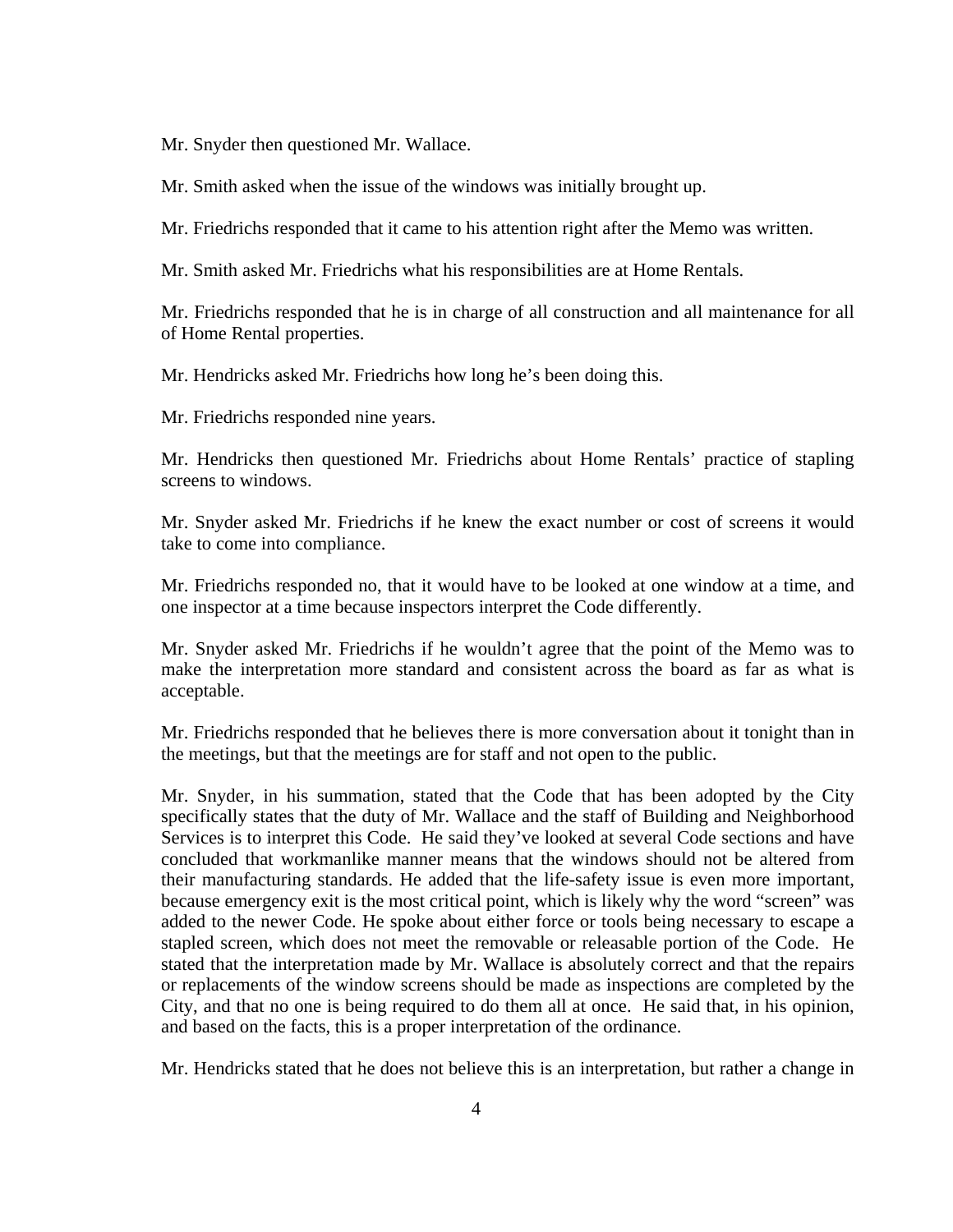the law through Building and Neighborhood Services, and not by City Council. He said there is no wording about screens in the Code, and that it is improper unless it has been vetted by the public and the Council. He stated that there is no mention of workmanlike manner in the violation nor in the appeal, so that should never have become a part of this hearing. He said that the City Council has not adopted the newer Code, that there has not been any research by City staff to see if the stapled screens are releasable, and that staff cannot change the law because someone complained. He asked that the Board make the Memorandum void as a matter of law because staff has no authority to have issued it.

Mr. Snyder cited a section of the Code that says "insect screens" and rebutted Mr. Hendricks point that there was no wording regarding screens in the Code. He stated that stapling a screen to a building makes it a fixed object that is not releasable because it requires force to remove it. He stated that what changed is the interpretation, based on experience and new technologies, not the ordinance itself.

Mr. Woodruff stated that his interpretation was the same as the City's, although he is now questioning his own position.

Mr. Smith stated that he would like to look at what is common sense and what is fair.

Mr. Woodruff stated that he feels that landlords have a responsibility toward each other in that they should all keep their property up in order to prevent degrading each others' surrounding properties. He said that Henry has not been a good landlord, but he should only be held to the same standards as everyone else.

Ms. Schilling stated that it seems as though the City goes on campaigns, and that this year maybe it's going to be window screens. She said that she feels as though this is a misinterpretation and that the City should wait until the 2006 Code is adopted in its entirety and then think about the screens.

Mr. Woodruff stated that landlords should receive some advance notification as to what is going to be changed as to Code enforcement. He said that if certain things are to be enforced, the City Council needs to bring it up and vote on it.

Mr. Smith stated that another thing he does not agree with is that when a landlord gets a Notice of Violation, if the problem is not corrected within 30 days, there is a fine to pay so the landlord pays for it either way.

Mr. Robinson stated that the Board should vote on it the way the City Attorney posed the question, which was whether or not the interpretation is consistent with the Code's reference.

Mr. Woodruff spoke about the amortization of mobile home removal that became mandatory about three years ago and how this action was government taking without compensation.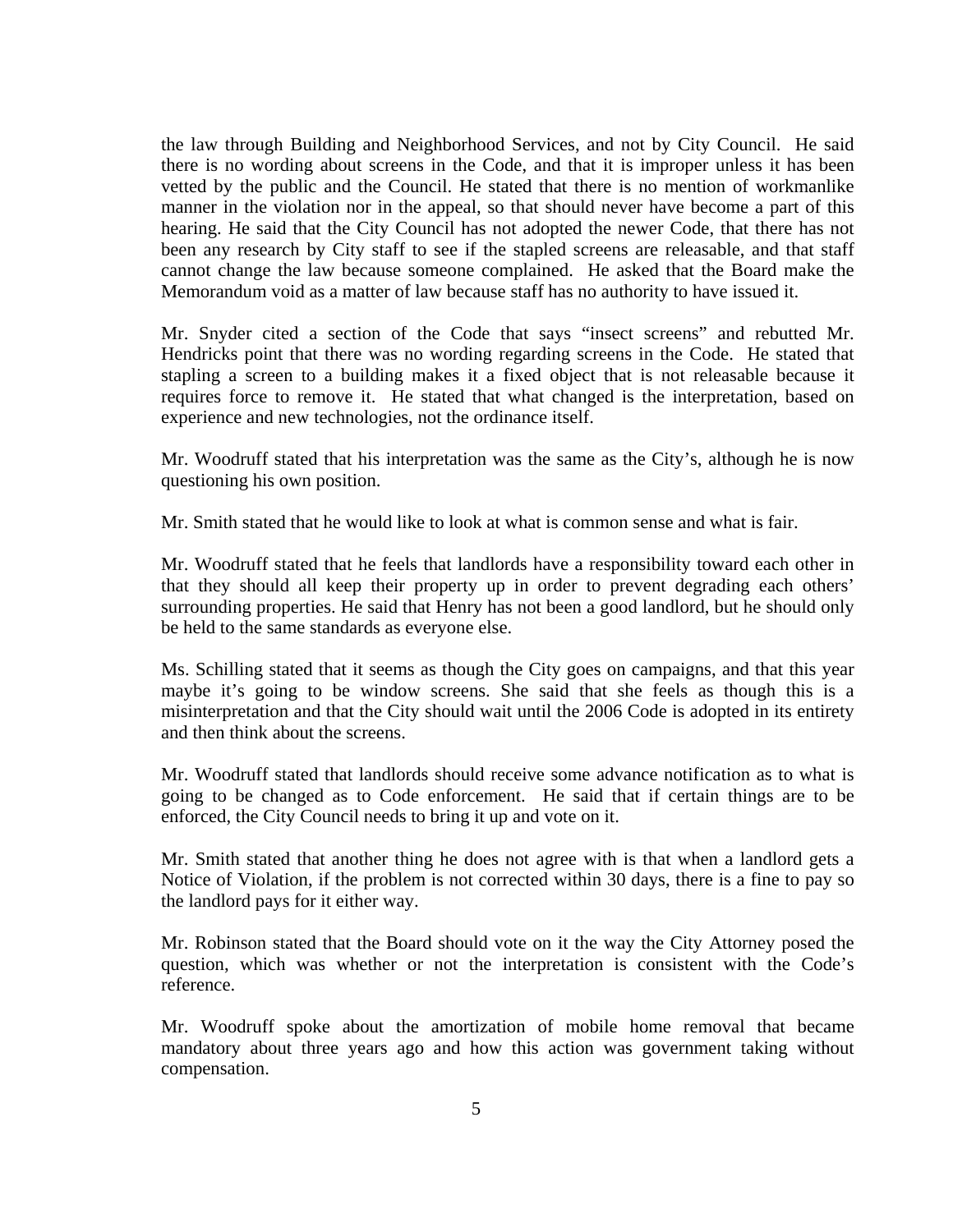Mr. Woodruff spoke about the changed paving standards, and how the rule became law within a period of time and applied almost exclusively to landlords with over three parking spaces. He said that this issue with window screens is virtually the same as it applies to landlords.

Mr. Smith stated that if there is a Code that landlords have to live by, each landlord should be given a copy of that Code so they are aware.

Mr. Smith then asked all others to leave the room so that the BBA could discuss the case. After a lengthy discussion, all were invited back into the room.

Mr. Smith stated that "the vote was 4-1 against the City," and suggested that if the City wishes to pursue this they need to provide information regarding their interpretations of the Code and take it to the City Council for a vote so that it would affect all citizens of Carbondale.

Ms. Schilling stated that the inspection program wasn't supposed to be such as it is. She said that things can be fine one year, then the next year you're in violation when nothing at all has changed.

Mr. Woodruff stated that there is a common goal, which is to keep the property values up.

Mr. Smith stated that there were three main topics that have been talked about. Number one, a Council vote; number two, the citizens' right to know and number three; landlords should have an opportunity to participate in the discussion when the City Code department's decisions should be reviewed prior to being made into some type of policy or to the implementation of new rules. He then stated that the Board has voted four to one against the City's recommendation and in light of this, a denial against the City.

C. New Business / Reports

None

#### **D. Adjournment**

The meeting was adjourned at 6:29 p.m.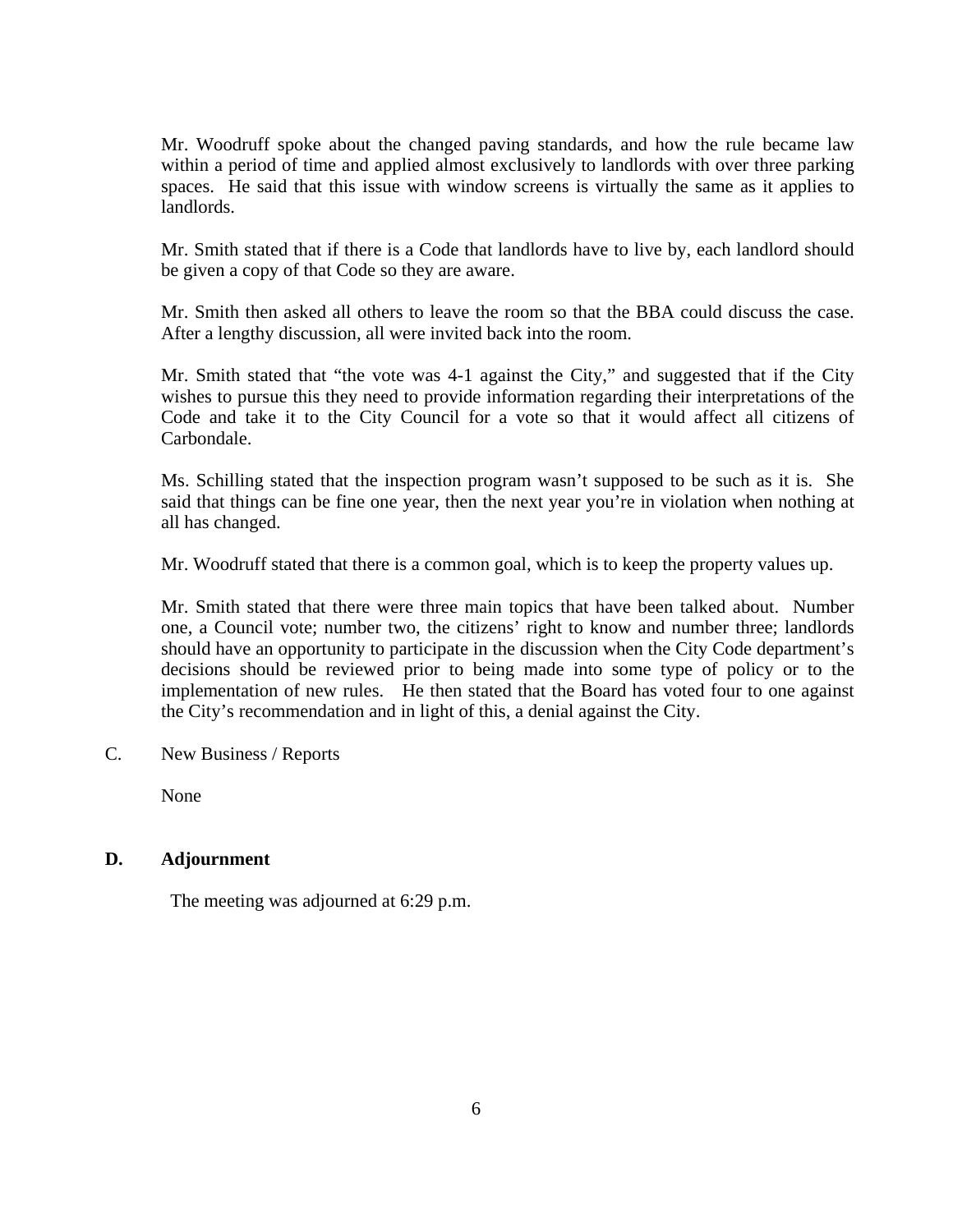## **MINUTES City of Carbondale Sustainability Commission Thursday, November 21, 2013 City Hall / Civic Center – 6:00 p.m***.*

| <b>Roll Call:</b><br>1. | Ms. Wagner called the meeting to order at 6:14 p.m.                             |
|-------------------------|---------------------------------------------------------------------------------|
| <b>Members Present:</b> | Ms. Wagner, Mr. Kunath, Mr. Thorne, Ms. Shimada, Ms. Bonney, Mr.<br><b>Beck</b> |
| <b>Members Absent:</b>  | Mr. Stewardson, Mr. Monty, Mr. Loos                                             |
| <b>Staff Present:</b>   | Loren Polley                                                                    |
| <b>Others Present:</b>  | Four SIUC students. Sarah Heyer                                                 |

**Minutes**: Motion by Ms. Shimada,  $2^{nd}$  by Mr. Kunath, all in favor, of approval of October 17, 2013, minutes

#### 2. **Communications:**

Review of the current Status Report of the Former Koppers Wood-Treating Site. Discussed site education to residents.

#### **Old Business:**

#### **Energy Committee –**

**Bike Path /Green Space Committee –** Southernmost Illinois Community Transformation Forum February 26, 2014 at John A. Logan College.

#### **Recycling Committee –** Styrofoam ban

New Business: Motion by Mr. Thorne, 2<sup>nd</sup> by Ms. Shimada, all in, for Mark Jones to move forward with website content and name Sustainability.greencarbondale.com. Motion by Ms. Bonney,  $2<sup>nd</sup>$  by Mr. Beck, all in favor, for the website to contain a "Meet the Commissioners" tab.

**Adjournment:** With no further business to be conducted Ms. Wagner adjourned the meeting at 7:20 PM.

3. Respectively submitted by Loren K. Polley, City of Carbondale Staff Liaison